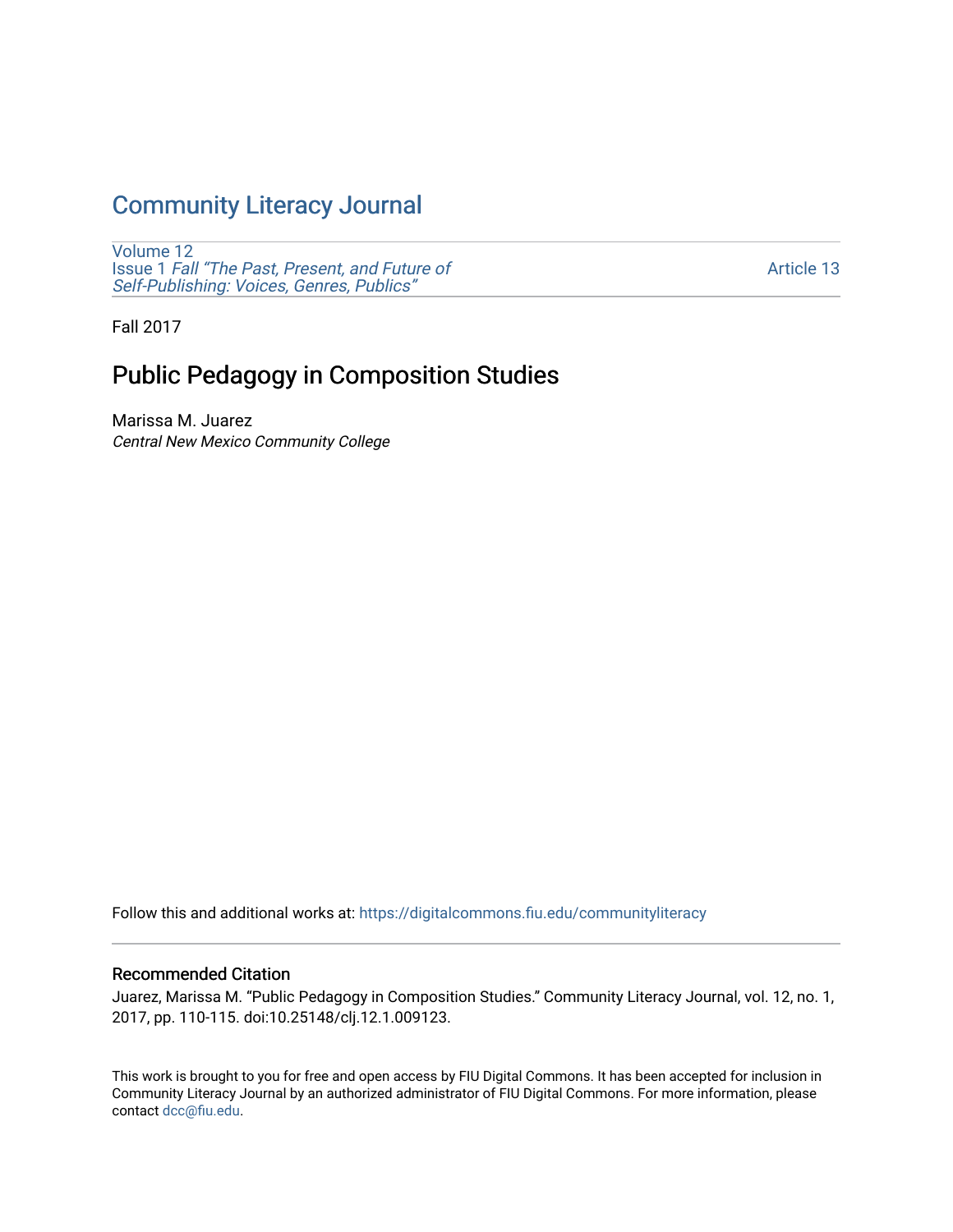# **Public Pedagogy in Composition Studies**

## *Ashley J. Holmes*

**CCCC/NCTE Studies in Writing and Rhetoric (SWR) series 2016, pp. 201**

## *Reviewed by Marissa M. Juárez*

**Central New Mexico Community College**

s someone who regularly encourages students in my technical writing and first-year **L** composition courses to participate in public writing projects, I have often turned to scholarship based in service learning—often not writing-course specific—to look for pedagogical direction and even evidence that these approaches to teaching are meaningful for students. Fortunately, as more and more rhetoric and composition specialists



teach public-oriented writing courses, the emergence of related discipline-specific scholarship, conference presentations, and workshops provides necessary assistance for compositionists whose teaching and work conflate the borders between the institutions and communities in which they teach. Joining the CCCC Studies in Writing and Rhetoric series, Ashley J. Holmes's *Public Pedagogy in Composition Studies* adds important insights to this body of literature, providing a critical sourcebook for writing program teachers and administrators as they encourage students to "go public" with their work (Mortensen qtd. in Holmes 1). In five chapters, Holmes lays out a comparative case study of three different institutions—Oberlin College, Syracuse University, and the University of Arizona—to offer a definition of public pedagogy specific for writing studies, to illustrate how instructors and writing program administrators at these institutions support this teaching approach in various courses, to demonstrate how our institutional histories might frame our rationales for public engagement, and to theorize ways in which community and institutional stakeholders can negotiate the sometimes difficult emotional reactions to the learning that happens in public spaces. Holmes contends that the teaching and learning that involves and takes place in various publics—that is, outside of conventionally academic locations—not only has transformative potential for students but can also promote opportunities for them to analyze, critique, and respond to the socio-political discourses and policies that shape everyday life. Holmes's research contributes to ongoing conversations about public engagement in the field of composition studies, and she showcases and documents the on-theground work that is being done in three institutions. Thus, many composition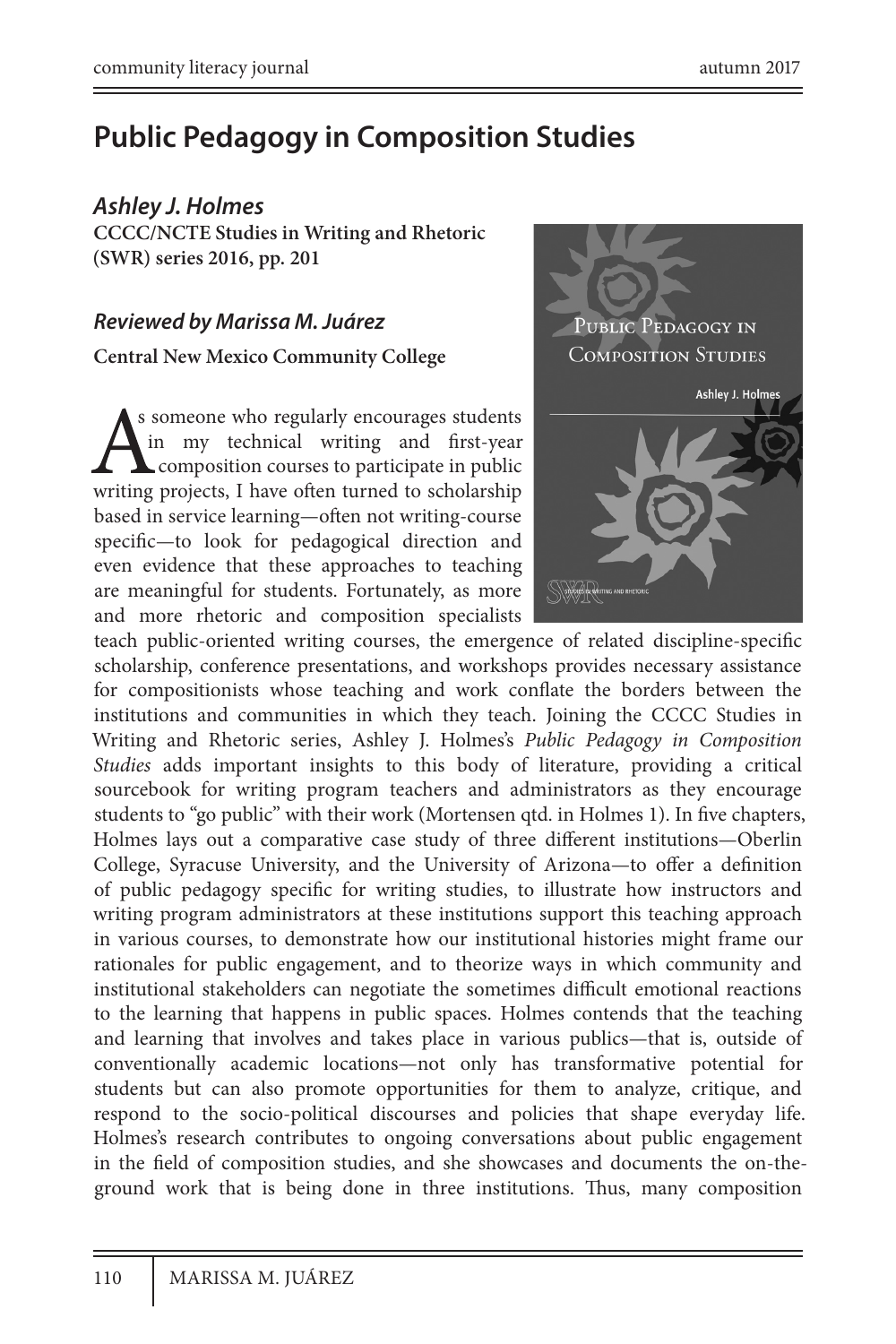instructors and administrators will find it a valuable guide as they consider, plan, and implement teaching approaches located in the public sphere.

Holmes situates her study within broader conversations about public pedagogy in curriculum studies while also reviewing the body of work produced in response to Peter Mortensen's appeal for rhetoric and composition scholars to move beyond the ivory tower and into the communities where our democracy is practiced. In chapter one, Holmes begins by addressing disparities in the terms composition teachers use to define their publicly-framed work, ultimately arriving at a convincing, albeit broad, definition that accommodates a variety of contexts: "public pedagogy in composition studies . . . [is] an approach to the teaching of writing that values the educative potential for public sites, communities, and persons beyond the boundaries of the traditional classroom and/or campus community . . . relocating composition teaching and learning within increasingly public spheres" (4). Acknowledging critiques of public pedagogy by Henry A. Giroux, who argues that such models can be co-opted by neoliberals who endeavor to indoctrinate students into a corporatized, individualistic, and anti-democratic worldview, Holmes argues that public pedagogies must provide students with opportunities not only to learn outside of typical educational spaces but also to "critique . . . those locations, as well as the social and political implications of that public work" (18). The first chapter of *Public Pedagogy*, then, traces the trajectory of the field's public turn; describes Holmes's research sites, selection process, and methods; responds to potential skepticism about public pedagogy's value and effectiveness; and outlines the terms of public pedagogy in composition.

Chapters two and three delve into Holmes's field research to elucidate distinct instructional approaches to public pedagogy and the administrative models that support them. In chapter two, Holmes draws upon Elenore Long's teaching methods for student engagement with public stakeholders (interpretive, institutional, tactical, inquiry-driven, and performative), using them as an analytical reference point for understanding her research participants' public teaching (36). Of interest in this chapter is Holmes's ability to show the breadth of circumstances in which public pedagogies can take place, from a field-based writing course at Oberlin College, to an on-campus collaboration with an HIV/AIDS organization at Syracuse, to students' analysis of local public spaces at the University of Arizona. Even though Long's research proves to be a helpful tool for Holmes's analysis, she asserts that we—as a field—need greater attention to the geographies of public pedagogy. "We must be mindful of location," she writes, and she proposes a paradigm for how teachers might "align location with the educational purposes we have for going public" (57; 59). Chapter three explores the administrative work done to support the kinds of projects Holmes discusses in chapter two, noting that writing programs not only need to cultivate a climate that supports instructors' efforts to go public, but also an adaptable approach to planning its educational programs in order to meet both institutional and community needs (95). Importantly, Holmes demonstrates what programmatic flexibility might look like in practice—for example, by revising in-house publications to reflect a civic direction or by designing course sequencing that allows for the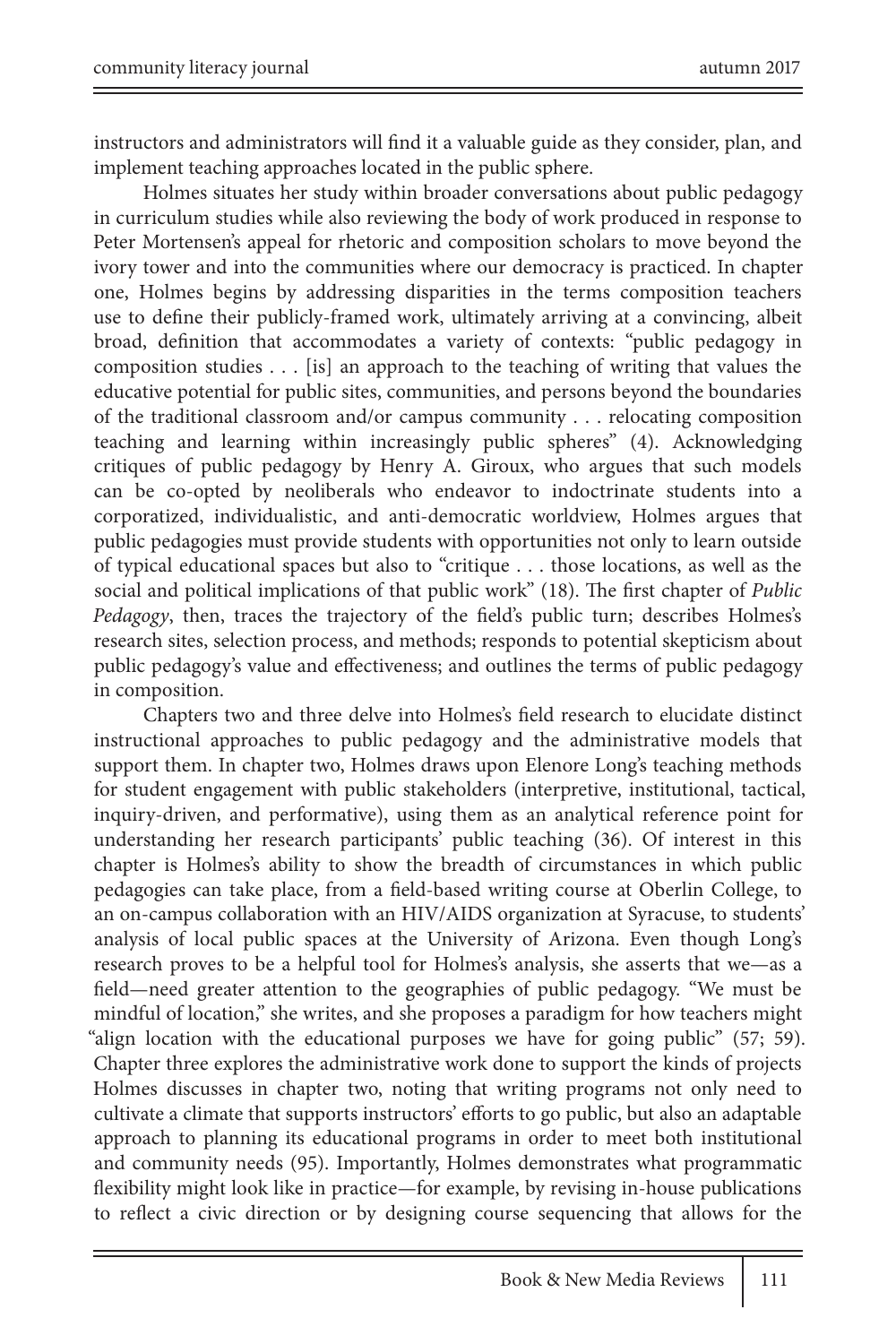continuation of long-term projects—and how malleable administrative methods can result in more productive and sustainable partnerships. Such pliancy, according to Holmes, can help WPAs avoid thinking in limiting, binary terms, and instead adapt to the dynamic needs of both the program and the publics it engages.

Institutional histories play an important role in shaping public pedagogies, as they help programs to gain an informed understanding of their past and present relationship to local communities. Further proving the importance of remaining attentive to the localities outside of college settings, Holmes argues in chapter four that writing programs should use institutional histories purposefully to argue for the benefits, necessity, and relevance of public writing opportunities. Citing the missions of each institutional site in her study, as well as documented public addresses by key administrators, Holmes observes that historical lore often informs the core values and attitudes that shape an institution's strategic direction, such as those related to religion, access, diversity, and land-grant status. She offers that writing programs would be wise to reference common themes in their institution's history in order to defend their public work, while acknowledging—and this is crucial—that doing so may mean silencing underrepresented perspectives. Holmes is careful to remind readers that "we most certainly need more polyvocal historical accounts and counterstories" that decenter dominant voices, and she does her best to remain critical of the histories that inform her research sites (128).

In her final chapter, Holmes considers the "meaningful, even transformative, learning experiences [that may be possible] for students" who venture into publics with their writing while recognizing that such undertakings are not without difficulty (131). Holmes discusses the potential of adverse visceral responses to public projects; she describes one example in which a student's online reflection is misinterpreted by a community partner to show how the instructor responded to the situation. While difficult moments are inevitable in any learning environment, they may be intensified when a student is dealing with an actual client, a local community or place, or a timely public issue. To navigate such moments, Holmes outlines what she calls "a reciprocal model of care" inspired by feminist pedagogy's commitment to a shared sense of agency in the classroom (133). Holmes concludes the chapter by articulating what may be one of public pedagogy's most important assets: its capacity for disrupting the systems of power that determine who possesses knowledge and where that knowledge exists. She writes: "public pedagogies attempt to shift the loci of power and authority, positioning students and community partners as teachers and teachers as learners, blurring traditionally defined roles" (150). Here, as in earlier chapters, Holmes persuades readers that the epistemological limits of education are not, as some would like to believe, confined to the venerated gates surrounding the academy, nor are they owned solely by those who walk within its perimeters.

*Public Pedagogy* enhances the field's documented investment in courses that use the power of writing for democratic purposes. In addition to providing further evidence that where we write is as important as for whom we write, Holmes imparts writing teachers and administrators with concrete approaches to initiating and supporting place-based projects within and beyond service-learning curriculum.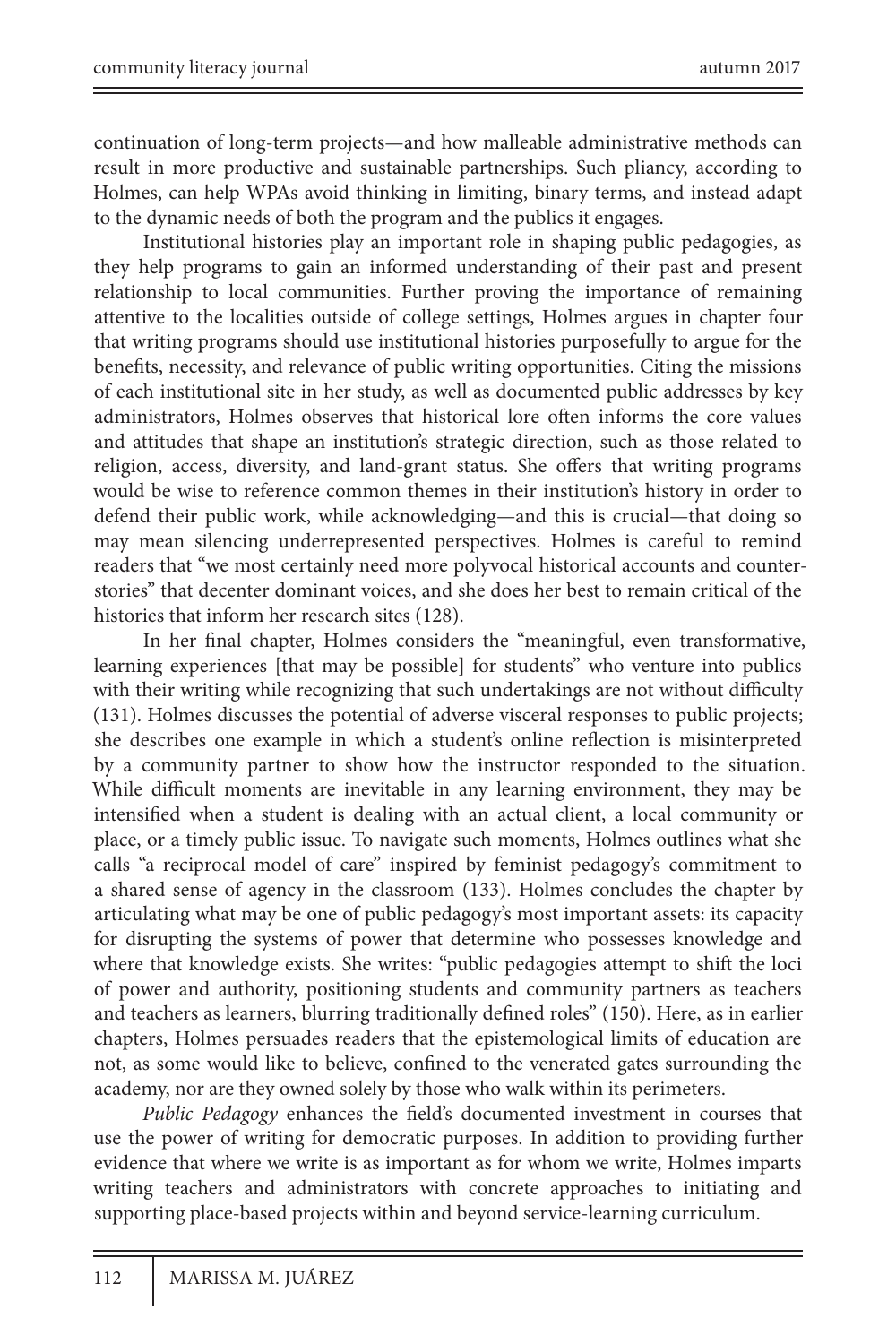While Holmes herself acknowledges the limitations of her study, carefully evaluates her stance as a researcher, and openly identifies the areas that fall outside the scope of her project, two specific issues necessitate further discussion, both regarding representation. As someone who teaches at a community college, I am ever vigilant of the field's tendency to overlook the contributions of two-year institutions, particularly in studies concerning teaching and especially considering the expertise of those who work at teaching colleges. I understand that Holmes sought to include a range of institutions and locations, and that it made sense for her to reference writing programs with established public agendas, but I would have liked to see greater variation in the types of institutions she includes, as well as greater attention to the figurative locations (i.e., privileges) of her research sites. By all measures, Oberlin, Syracuse, and the University of Arizona could be considered elite institutions, both in terms of reputation and resources. Holmes herself admits that her pool "is not representative of the diverse programs and schools where composition is taught" and she does not pretend to offer a full assessment of writing programs that comprise the field (8). That said, the absence of community colleges—where the very identity of the institution is embedded within local publics—creates opportunities for those working in this area to investigate and to document what public pedagogies look like in two-year schools and how that work compares to four-year and graduate institutions. Key questions that come to mind include: What advantages do resourcerich schools have in administering public writing curricula, and how does an institution's location, both geographically and socio-politically, determine what it can and cannot achieve publicly? What are the challenges of fostering public pedagogies in community colleges, particularly given funding constraints, faculty workloads, and shorter time-to-degree and transfer periods? Finally, what can we as a field do to promote the efforts of instructors who wish to adapt public pedagogies in their classrooms and colleges but who may lack the support structures that would enable them to do so?

A second point about representation relates to the nineteen research participants in Holmes's study. I did not observe Holmes describe her participants in terms of identification or number of years teaching at any point in *Public Pedagogies*, and perhaps this is because 1) participants chose not to self-identify along lines of race, class, gender, sexuality, nationality, religion, or ability, or because 2) these markers of identification did not seem particularly salient to the analysis of public pedagogies. Holmes does indicate the job titles of her research participants, revealing a mix of graduate teaching assistants, professors at various levels in their careers, and administrators. Regardless of whether the participants or the researcher chose to bracket identities, many qualitative researchers have written on the necessity of reflecting upon the positionality of the researcher and participants (Fine; Kirsch and Sullivan; Kirsch and Ritchie; Lunsford et al.; Brueggemann; Chiseri-Strater). To ensure a more robust representation of herself as a researcher and of her research participants, Holmes might examine the extent to which participants' locations inform their purpose for adapting public pedagogies, their attitudes and beliefs toward public pedagogies, their understanding of institutional histories and agendas,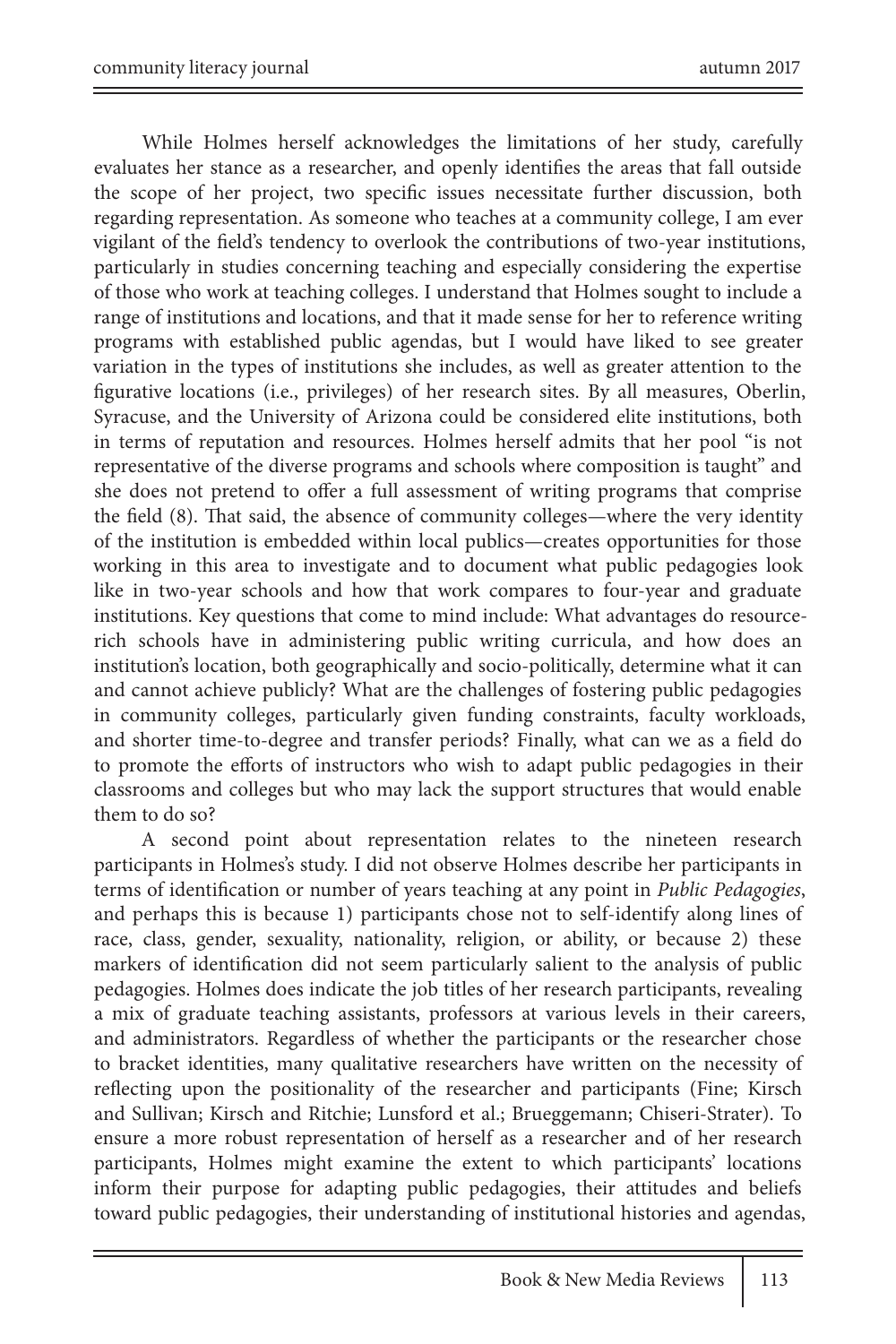and the overall power dynamics that infuse this model. Doing so seems especially important in moments where Holmes discusses instructor approaches to and rationales for social justice-directed writing and in considering how the institutional histories and missions we share and embrace may be differently interpreted based on our positions of privilege. Given the widely shared belief that in asking students to write for public audiences, issues, and places we are inviting them to think critically about systems of inequity and opportunity—a belief that Holmes vehemently and valiantly defends—it only makes sense that we remain attentive to how these systems make their way into our own teaching and locations of teaching.

Issues of representation aside, Holmes's book makes a solid case for pursuing public writing pedagogy while emphasizing that the aim in doing so is much larger than any writing classroom or program or even community; instructors must go public, Holmes asserts, to preserve the greater public good. Given that tenure decisions hinge on a writing teacher's pedagogical effectiveness, publication record, and service to the institution, the need for public pedagogy cannot and should not be undervalued. For far too long, places of higher learning have been understood to be the central location for knowledge production and instructors whose work concentrates on public engagement and activism has too readily been deemed unscholarly or lacking in academic rigor. Books like *Public Pedagogy in Composition Studies* challenge these outdated assumptions, and Holmes, for her part, wisely reminds us that we must dismantle the barriers between academic and public locations in order to demonstrate that the work we do as scholars and teachers has relevance beyond the privileged spaces of our campuses.